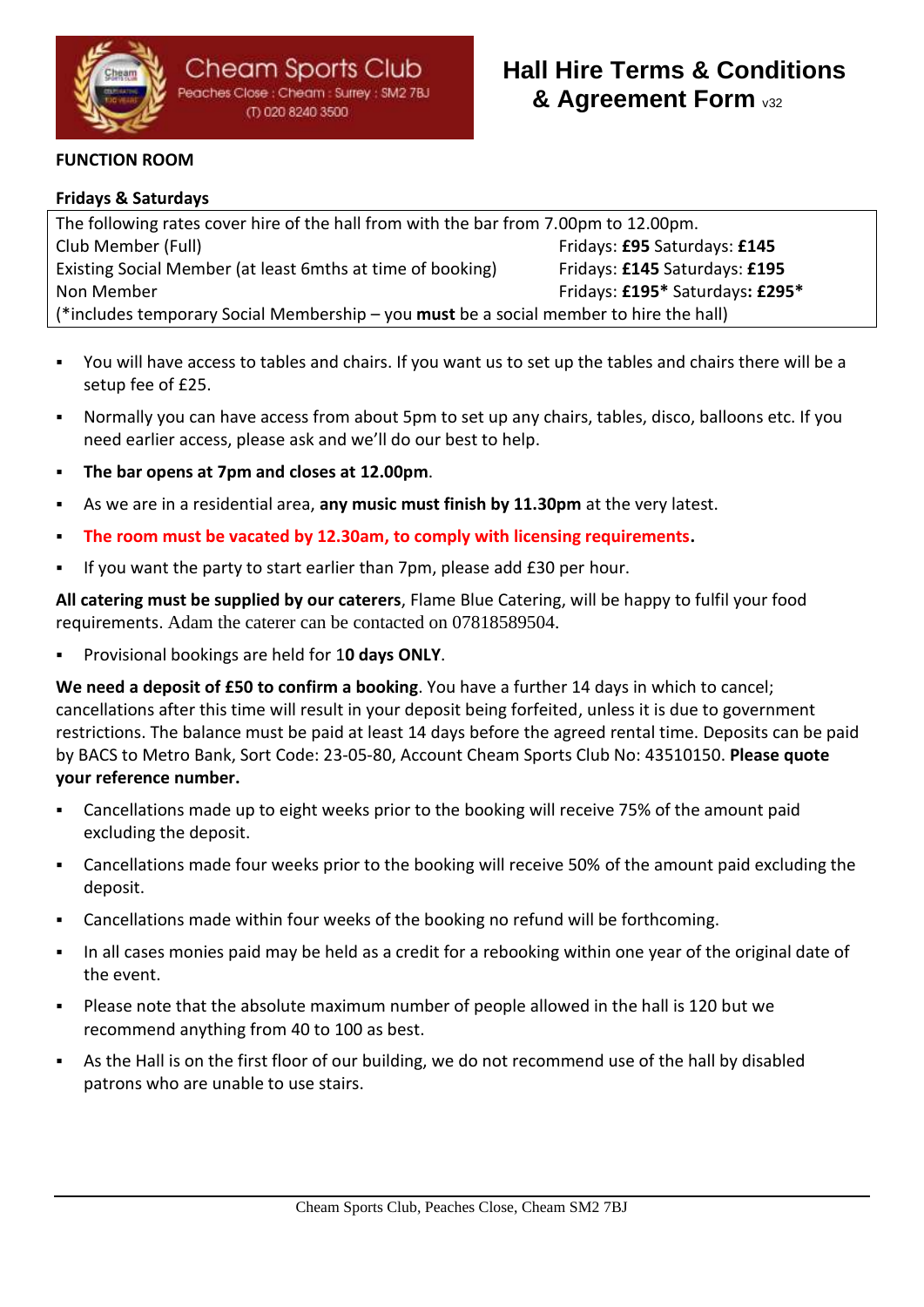

#### **Other Information**

- **Please do not stick anything on the walls**. If you wish to hang posters or banners etc talk to the staff in advance and we will see if we can accommodate you.
- **Please do not throw confetti.**
- We do NOT accept evening bookings for under 21's Parties.
- No alcohol may be brought onto the premises without permission.
- We only take bookings for children's parties on Sunday afternoons.

#### **Sundays**

| The following rates are hourly without use of the bar.                     |     |  |  |  |  |  |  |
|----------------------------------------------------------------------------|-----|--|--|--|--|--|--|
| Club Member (Full)                                                         | £25 |  |  |  |  |  |  |
| Non-Member                                                                 | f45 |  |  |  |  |  |  |
| If the bar is needed, please add an extra £20 per hour to the above rates. |     |  |  |  |  |  |  |

- Provisional bookings are held for **10 days ONLY**.
- We need a deposit of £20 to confirm a booking. You will then have a further 14 days to cancel; should you wish to cancel after this time your deposit will be forfeited

#### **Weekdays**

The Hall is normally booked every Monday, Tuesday, Wednesday & Thursday evenings. If you would like to make a booking for one of these evenings, please leave us details and we will see what we can do. The cost will be as for Saturdays.

#### **THE MEETING ROOM**

Available for meetings and small parties (not children's parties). The following rates are hourly: Club Member (Full) **£20** Non-Member **£30**

#### **IMPORTANT!**

**Parking restrictions are in force from Monday to Friday. Any guest parking at Cheam Sports Club and intending to stay more than three hours should see the Manager on Duty who can extend the free period to cover the duration of the stay.**